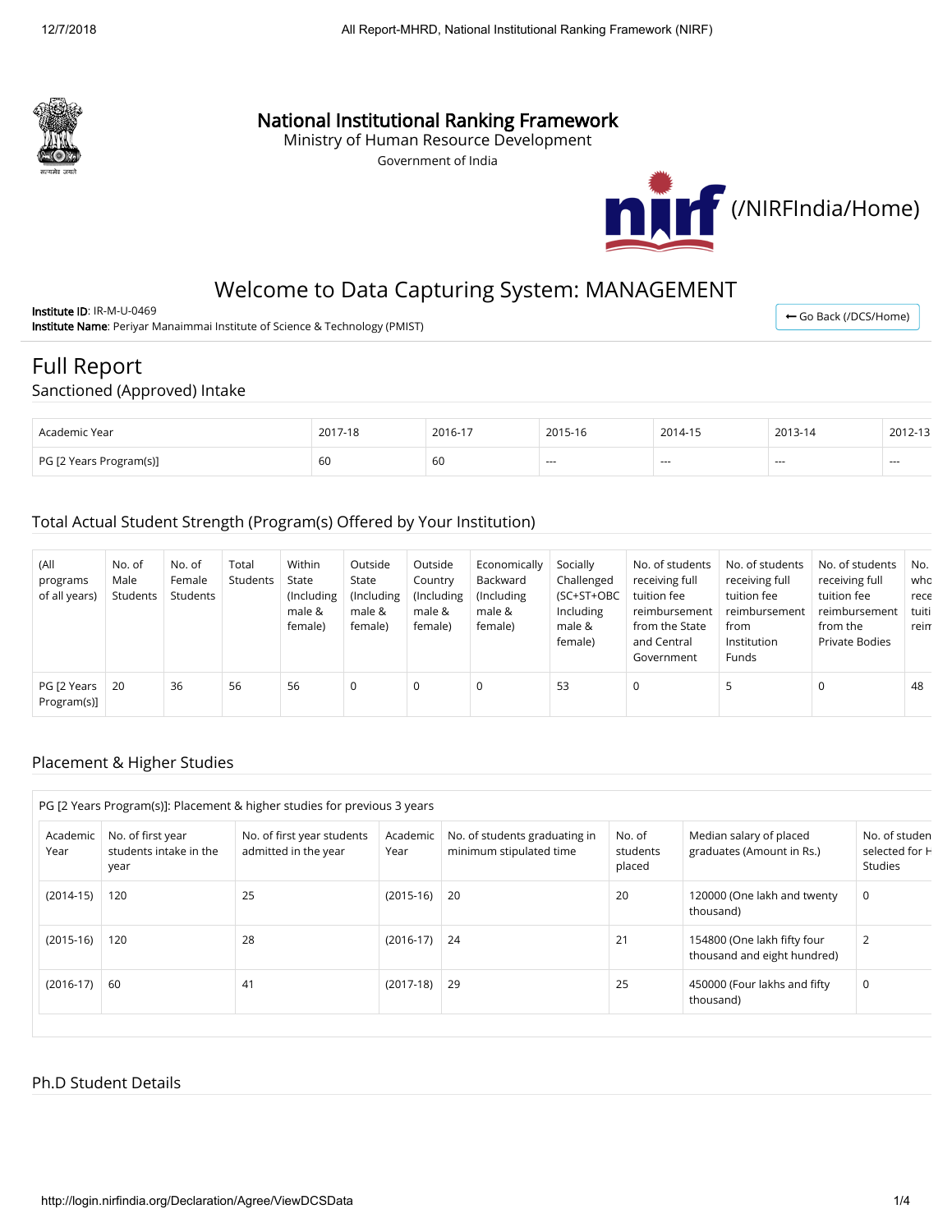| Ph.D (Student pursuing doctoral program till 2017-18; Students admitted in the academic year 2018-19 should not be entered here.) |          |                       |         |          |  |  |  |  |
|-----------------------------------------------------------------------------------------------------------------------------------|----------|-----------------------|---------|----------|--|--|--|--|
|                                                                                                                                   |          | <b>Total Students</b> |         |          |  |  |  |  |
| Full Time                                                                                                                         | 2        |                       |         |          |  |  |  |  |
| Part Time                                                                                                                         | 14       |                       |         |          |  |  |  |  |
|                                                                                                                                   |          |                       |         |          |  |  |  |  |
| No. of Ph.D students graduated (including Integrated Ph.D)                                                                        |          |                       |         |          |  |  |  |  |
|                                                                                                                                   | 2017-18  |                       | 2016-17 | 2015-16  |  |  |  |  |
| Full Time                                                                                                                         | $\Omega$ |                       |         | $\Omega$ |  |  |  |  |
| Part Time                                                                                                                         | 4        |                       |         | 0        |  |  |  |  |
|                                                                                                                                   |          |                       |         |          |  |  |  |  |

### Financial Resources: Utilised Amount for the Capital & Operational expenditure for previous 3 years

| Financial Year                                                                                       | 2017-18                              | 2016-17                            | 2015-16                  |
|------------------------------------------------------------------------------------------------------|--------------------------------------|------------------------------------|--------------------------|
|                                                                                                      | Utilised Amount                      | Utilised Amount                    | Utilised Amou            |
| Annual Capital Expenditure on Academic Activities and Resources (excluding expenditure on buildings) |                                      |                                    |                          |
| Library                                                                                              | 196808 (One lakh ninety six thousa   | 23814 (Twenty three thousand eig   | 129034 (One lakh twent   |
|                                                                                                      | nd eight hundred and eight)          | ht hundred and fourteen)           | sand and thirty four)    |
| New Equipment for Laboratories                                                                       | 98750 (Ninety eight thousand seve    | 75460 (Seventy five thousand four  | 132302 (One lakh thirty  |
|                                                                                                      | n hundred and fifty)                 | hundred and sixty)                 | nd three hundred and t   |
| Other expenditure on creation of Capital Assets (excluding expenditure                               | 205057 (Two lakhs five thousand a    | 111315 (One lakh eleven thousand   | 67950 (Sixty seven thou  |
| on Land and Building)                                                                                | nd fifty seven)                      | three hundred and fifteen)         | hundred and fifty)       |
| Annual Operational Expenditure                                                                       |                                      |                                    |                          |
| Salaries (Teaching and Non Teaching staff)                                                           | 6330827 (Sixty three lakhs thirty th | 7139773 (Seventy one lakhs thirty  | 6970989 (Sixty nine lakh |
|                                                                                                      | ousand eight hundred and twenty      | nine thousand seven hundred and    | housand nine hundred     |
|                                                                                                      | seven)                               | seventy three)                     | nine)                    |
| Maintenance of Academic Infrastructure or consumables, other running                                 | 1864082 (Eighteen lakhs sixty four   | 1689016 (Sixteen lakhs eighty nine | 1530681 (Fifteen lakhs t |
| expenditures etc. (excluding maintenance of hostels and allied services)                             | thousand and eighty two)             | thousand and sixteen)              | and six hundred and eig  |
| Seminars/Conferences/Workshops                                                                       | 106126 (One Lakh six thousand on     | 19958 (Nineteen thousand nine hu   | 6876 (Six thousand eigh  |
|                                                                                                      | e hundred and twenty six)            | ndred and fifty eight)             | and seventy six)         |

### Sponsored Research Details

C l P j D il

| Financial Year                           | 2017-18                                                  | 2016-17 | 2 <sup>c</sup> |
|------------------------------------------|----------------------------------------------------------|---------|----------------|
| Total no. of Sponsored Projects          |                                                          | 0       | 0              |
| Total no. of Funding Agencies            |                                                          |         | 0              |
| Total Amount Received (Amount in Rupees) | 1605976                                                  | 0       | 0              |
| Amount Received in Words                 | Sixteen lakhs five thousand nine hundred and seventy six | Zero    | Zε             |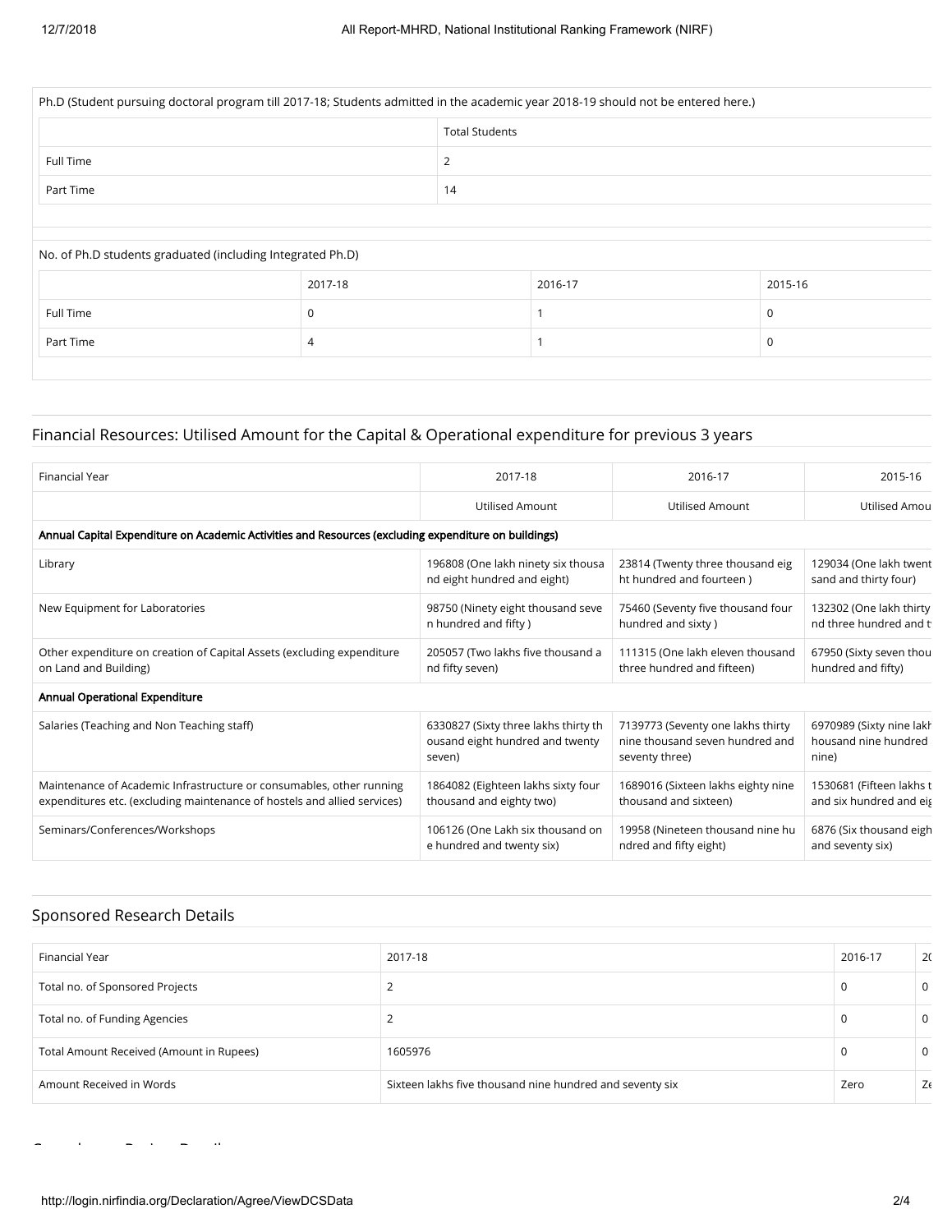#### Consultancy Project Details

| Financial Year                           | 2017-18                                                  | 2016-17      |             |
|------------------------------------------|----------------------------------------------------------|--------------|-------------|
| Total no. of Consultancy Projects        |                                                          |              | $\Omega$    |
| Total no. of Client Organizations        |                                                          |              | $\mathbf 0$ |
| Total Amount Received (Amount in Rupees) | 2737600                                                  | 1000         | $\Omega$    |
| Amount Received in Words                 | Twenty Seven lakhs thirty seven thousand and six hundred | One thousand |             |

#### Executive Development Programs (Minimum one year duration)

| Financial Year                              | 2017-18 | 2016-17 | 2015-16 |
|---------------------------------------------|---------|---------|---------|
| Total no. of Executive Development Programs |         |         |         |
| Total no. of Participants                   |         |         | υ       |
| Total Annual Earnings (Amount in Rupees)    |         |         |         |
| Total Annual Earnings in Words              | Zero    | Zero    | Zero    |

### PCS Facilities: Facilities of physically challenged students

| 1. Do your institution buildings have Lifts/Ramps?                                                                                                        | Yes, more than 80% of tl<br>buildings |
|-----------------------------------------------------------------------------------------------------------------------------------------------------------|---------------------------------------|
| 2. Do your institution have provision for walking aids, includingwheelchairs and transportation from one building to another for handicapped<br>students? | Yes                                   |
| 3. Do your institution buildings have specially designed toilets for handicapped students?                                                                | Yes, more than 80% of tl<br>buildings |

### Faculty Details

1. How many faculty members of your institution have received highly reputed national/international awards/recognition from Central government agencies in the previous year (2017-18)?

| Srno           | Name             | Age | Designation            | Gender | Qualification | Experience (In<br>Months) | ls Associated<br>Last Year | Currently working with<br>institution? | Joining<br>Date     | Leaving<br>Date | Ass <sub>1</sub><br>typt |
|----------------|------------------|-----|------------------------|--------|---------------|---------------------------|----------------------------|----------------------------------------|---------------------|-----------------|--------------------------|
|                | KVR Rajandran    | 59  | Associate<br>Professor | Male   | Ph.D          | 460                       | Yes                        | Yes                                    | $01 - 03 -$<br>2006 | $---$           | Reg                      |
| $\overline{2}$ | B Mahendra Mohan | 50  | Assistant<br>Professor | Male   | <b>MBA</b>    | 268                       | Yes                        | Yes                                    | $01 - 06 -$<br>2009 | $---$           | Reg                      |
| 3              | J Sathyapriya    | 35  | Associate<br>Professor | Female | Ph.D          | 166                       | Yes                        | Yes                                    | $03-07-$<br>2013    | $---$           | Reg                      |
| 4              | P Guru           | 37  | Assistant<br>Professor | Male   | <b>MBA</b>    | 135                       | Yes                        | Yes                                    | $01 - 10 -$<br>2011 | $---$           | Reg                      |